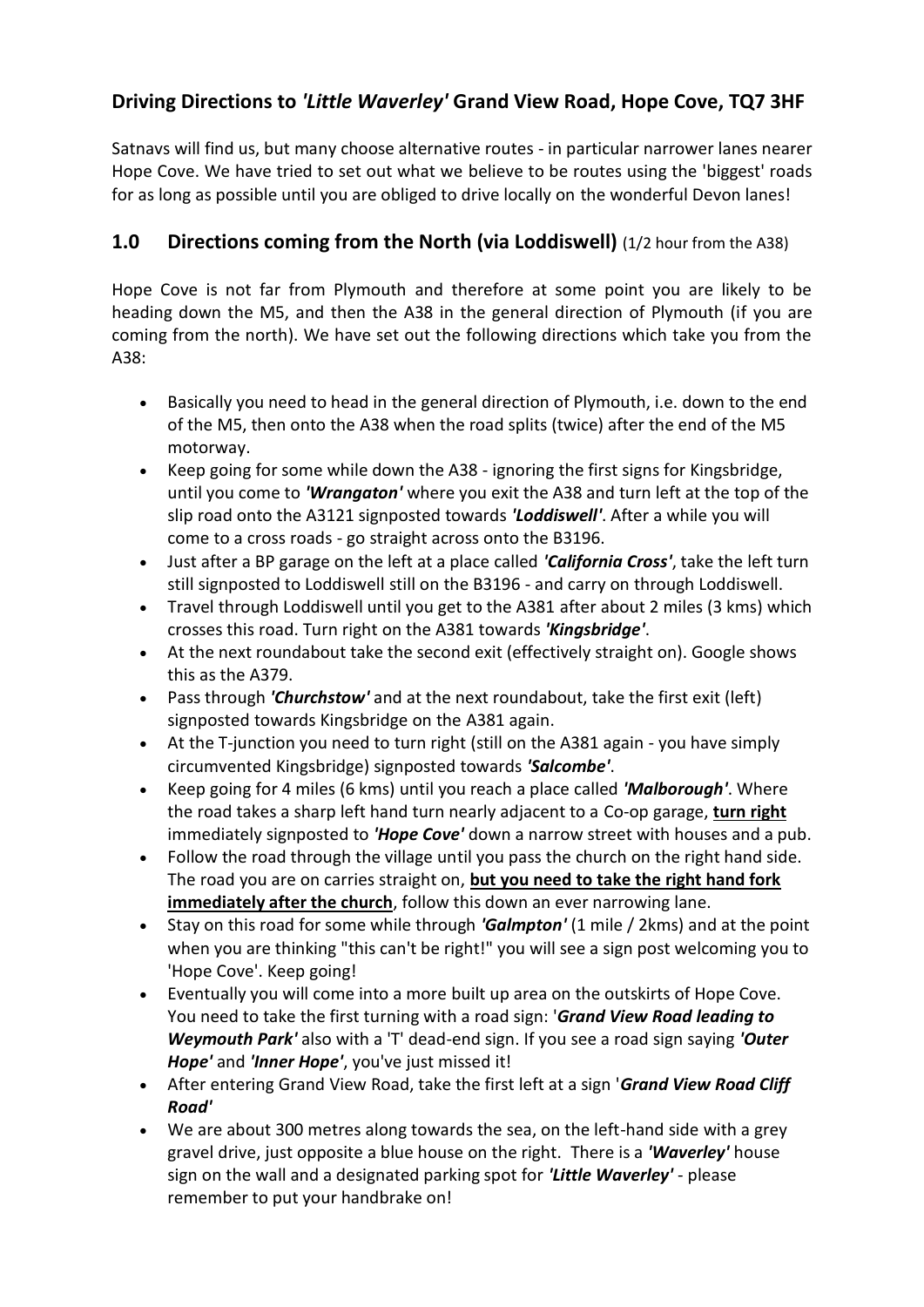## **2.0 Directions coming from the North (alternative via Totnes)**

(45 mins from the A38)

These directions take you via Totnes which means coming off the A38 earlier, but uses the main roads for longer!

- Basically you need to head in the general direction of Plymouth, i.e. down to the end of the M5, then onto the A38 when the road splits (twice) after the end of the M5 motorway.
- Keep going for some while down the A38 take the first signs for *'Kingsbridge'* on the A384 towards *'Totnes'*. Follow the road all the way through *'Dartington'*, (7 miles / 11 kms) on to Totnes a further mile (2kms).
- At the traffic lights in Totnes, after the school (on your right), turn right still signposted towards Kingsbridge on the A381.
- You will pass through *'Harbertonford'* (3 miles / 5 kms); *'Halwell'* (a further 2.5 miles / 4 kms); *'The Mounts'* (a further 4 miles / 6 kms).
- 1 mile (2 kms) after The Mounts take the second exit at the roundabout on the A381.
- The next junction is a cross roads a mile further on (2 kms) with a very firm 'STOP' sign. Go straight across.
- At the next roundabout take the second exit (effectively straight on). Google shows this as the A379.
- Pass through *'Churchstow'* and at the next roundabout, take the first exit (left) signposted towards Kingsbridge on the A381 again.
- At the T-junction you need to turn right (still on the A381 again you have simply circumvented Kingsbridge) signposted towards *'Salcombe'*.
- Keep going for 4 miles (6 kms) until you reach a place called *'Malborough'*. Where the road takes a sharp left hand turn nearly adjacent to a Co-op garage, **turn right** immediately signposted to *'Hope Cove'* down a narrow street with houses and a pub.
- Follow the road through the village until you pass the church on the right hand side. The road you are on carries straight on, **but you need to take the right hand fork immediately after the church**, follow this down an ever narrowing lane.
- Stay on this road for some while through *'Galmpton'* (1 mile / 2kms) and at the point when you are thinking "this can't be right!" you will see a sign post welcoming you to 'Hope Cove'. Keep going!
- Eventually you will come into a more built up area on the outskirts of Hope Cove. You need to take the first turning with a road sign: '*Grand View Road leading to Weymouth Park'* also with a 'T' dead-end sign. If you see a road sign saying *'Outer Hope'* and *'Inner Hope'*, you've just missed it!
- After entering Grand View Road, take the first left at a sign '*Grand View Road Cliff Road'*
- We are about 300 metres along towards the sea, on the left-hand side with a grey gravel drive, just opposite a blue house on the right. There is a *'Waverley'* house sign on the wall and a designated parking spot for *'Little Waverley'* - please remember to put your handbrake on!